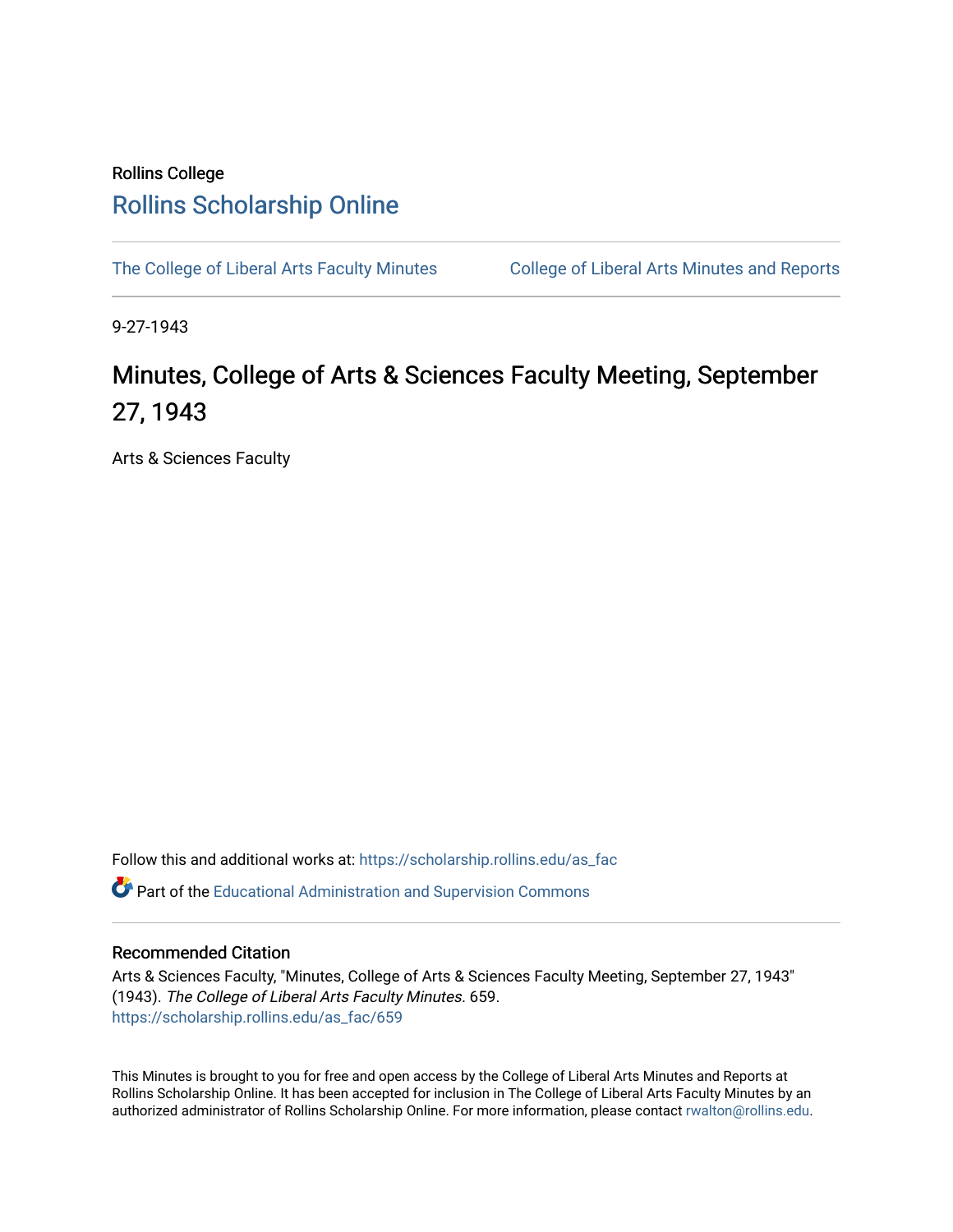## MINUTES OF THE FACULTY ·FOR 1943-44

The first meeting of the Rollins College faculty for the year 1943-44 was called to order by President Holt at 4 p.m. on September 27th. The following members were present:

\\$ **220** 

President Holt, Professor Allen, Mr. Apgar, Madame Boecop, Dr. Brown, Miss Cameron, Professor Charmbury, Miss Crittendon, Dr. Clarke, Dean Cleveland, Professor Constable, Professor Dougherty, Dean Enyart, Dr. Field, Dr. Firestone

Dr. Fite, **Dr • . Fort,** Dr • . France, Professor Granberry, Dr. Grover, Proi'essor Hanna, Dr. Hasbrouck, Miss Henry., Dr. Honaas, Mr. Ibbotson., Dr. Knipp., Professor Lamb., Miss MacLennan, Professor MacVeagh., Professor Marvill, Dr. Melcher, Professor Moore, Dr. Mortimer, Mrs. Northrup, Professor Ortmayer, Professor Owens, Professor Packham, Mr. Peeples, Mrs. Pratt, Professor Ritch, Professor Robie, Professor Saute', Professor Shor, Professor Siewert, Professor Smith, Dean Stone, Miss Stueve, Miss Treat, Dr. Vestal, Professor Wattles, Professor Weinberg, Dr. Young. Members of the staff attended on invitation.

President Holt welcomed the faculty and staff and introduced the new members.

President Holt asked the faculty to stand in memory of Mr. Edward M. Davis who died during the summer.

Dean Stone gave an explanation of the STAR Unit and President Holt introduced Captain Kimball.

Dr. Brown then explained the College contract with the STAR Unit. Dean Stone spoke of the campus changes which the war and the introduction of the STAR Unit had necessitated, especially the change of the schedule to fifty minute periods. He felt that by increasing tutorial periods and the amount of outside work the courses could be carried on under this plan in a satisfactory manner. On motion of Dr. France, seconded by Professor Weinberg, the plan was approved unanimously.

Dean Stone announced that there had been seventy-five registered for the summer term and that while this number was less than last summer, the number of individual courses registered for was larger. He also announced that there had been fifty registrants for the AAFSAT evening courses and indicated that these might be continued later in the fall.

Captain Kimball spoke briefly and thanked the College for their cooperation.

Miss Stueve announced that thoro wore 143 now students, sevontoon of whom were mon; all the girls' dormitories are filled. There are about 145 students returning .

Dean Enyart spoke of the Orientation Week program and Mr. Marvill asked cooperation at the Centre.

Miss Neville spoke of the participation of the Rollins Women's Association in the bond drive. Dean Cleveland announced that all women members of the faculty and staff and wives of members are automatically members of the Rollins Woman's Association.